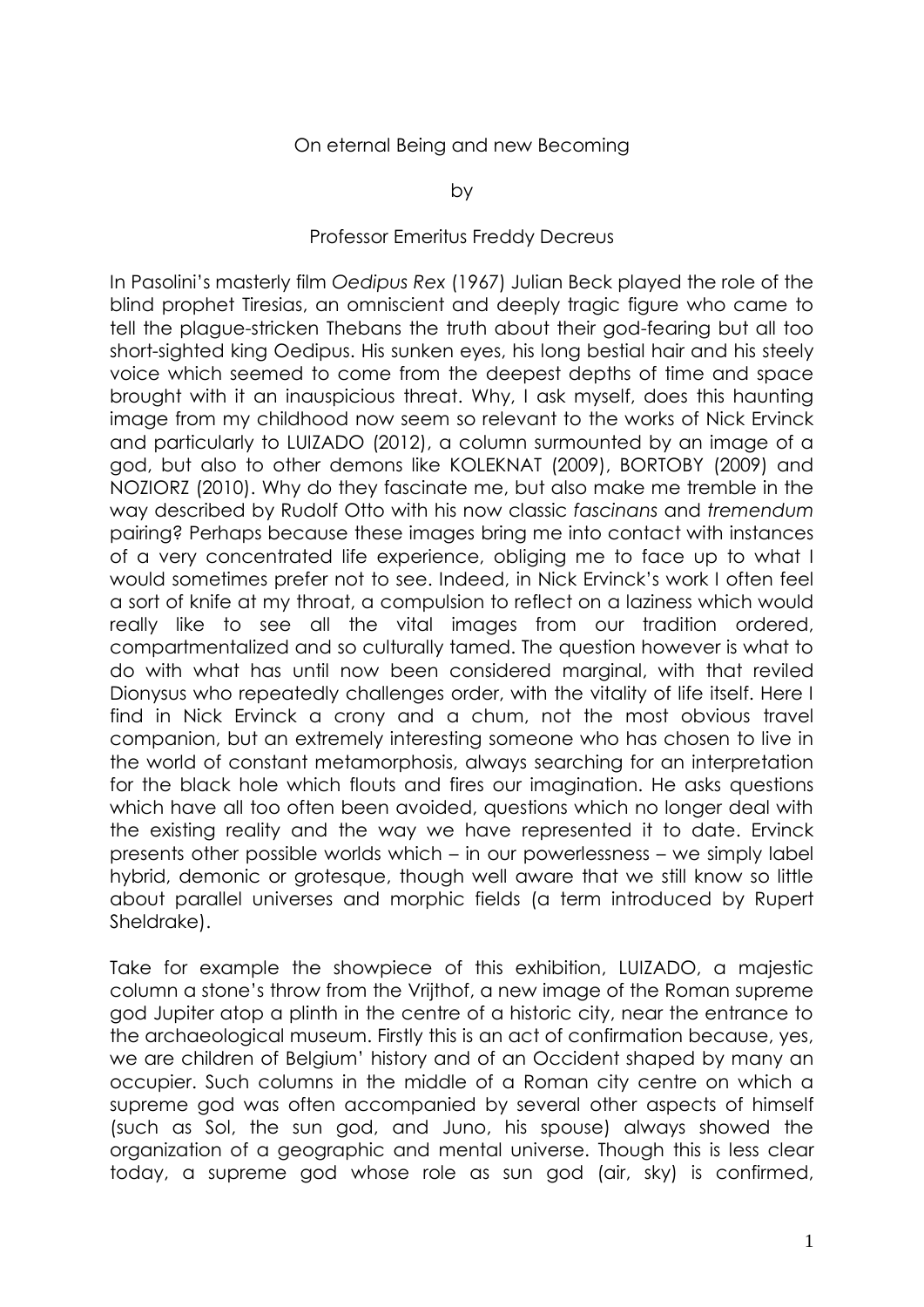enthroned on a scaled column and recalling defeated Giants (with snake-like legs, so earthly creatures) has always represented the hierarchical organization of a whole way of thinking and feeling. We might say that such a column expressed the main oppositions with which politics and religion sought to structure daily life, high versus low, heaven versus earth, gods versus people, order versus disorder, head versus stomach, and always in that order.

Cultures come, cultures go and that is why this new Jupiter column by Nick Ervinck is a reminder of the inevitability of our historic existence and the models in which we have lived. But there is more to it than that, much more. This new Jupiter seems to be a Dionysian variant, a yellow dystopian construction which pushes life in all directions at once, a god of exploding and deliquescing energy, an ode to a centre-less centre. This is a telling statement because together with the artist's entire output, it really tells us that our former unitary portrayal of mankind has disintegrated. This statement is beautifully illustrated by ESAVOBOR, an enlarged Roman vase broken into exactly a hundred pieces. But at the same time it looks as if it can be put back together again quickly and so there is something of a space warrior or cyborg about it which can easily be transformed into a hundred other forms.

This is the basic idea behind the exhibition as a whole: we are living at a time of transition, we are looking to establish a new context for ourselves, somewhere between a thorough biological knowledge of our life and that of the cosmos, somewhere between the time-honoured trades that link us with the past and the virtual world of the future that avails itself of all the latest technological gizmos. Here under our skin, close to, in this network of veins, membranes and tissues, as well as far away in the cosmic space, we have learned to discover life differently and therefore we have also been obliged to integrate all these new findings into our interpretation of it. AGRIEBORZ and GORFILEH exemplify this: the blue head conducts a dialogue with the anatomy of the Neanderthal, the second work depicts a stuffed animal and a human being dressed in an animal fleece. Man is an ancient creation, but there is still so much he doesn't know.

It is usually with melancholy and much nostalgia that we look back to the Vitruvian Man, the architectural scale model from many renaissances and classicisms, the symbol of the perfect structure based on the human body (albeit always the male body) and a source of inspiration for religion and art for so many centuries. With our aesthetic awareness we still dream wholeheartedly of this temple of humanity which we saw at work all around us via the golden section and the Fibonacci series. But now there is more: the physics from our youth has become quantum physics, we swapped Kant's ideal world for Deleuze's fluid world, his rhizomes and nomads, our inner self is no longer conditioned by the fixed archetypes described by Jung, but by the never satisfied process of Desire advanced by Lacan.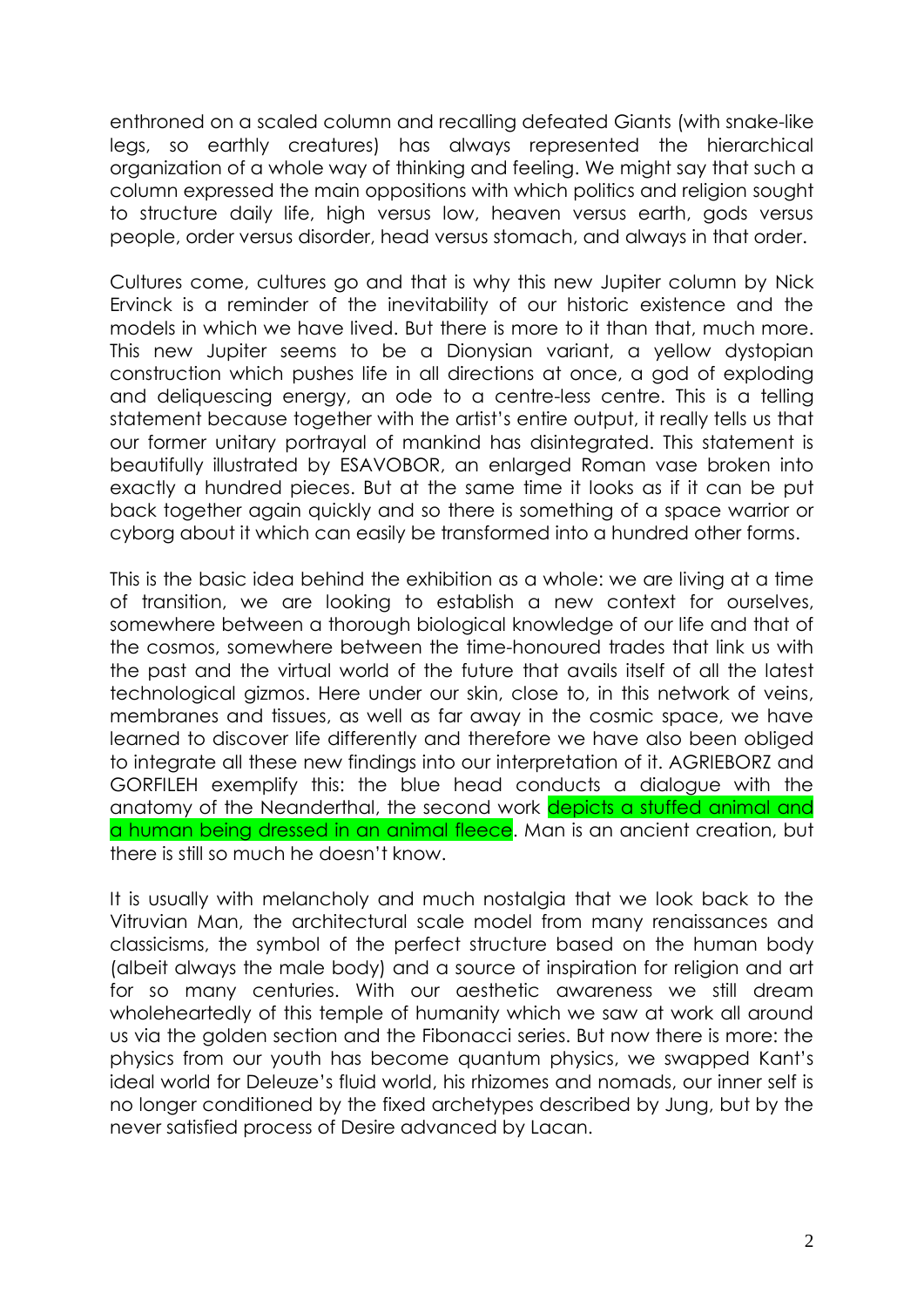All of Nick Ervinck's work is steeped in the philosophy imposed on us in the West after the events of May '68 in Paris. Western ontology (what sort of knowable or unknowable worlds do we live in?) was toppled and exhorted us to once again go in search of ourselves, led by artists and scientists who did now want to give shape to the proliferate energetic life. At least a century ago now art broke with the traditional mimesis which sought to represent man in every detail and explored his luminism (impressionism), the irrational imagery of his dreams (surrealism) and his ethereal reflections (symbolism), art movements which were followed by many an –ism, and dealt a definitive blow to the collective dream of unity and depiction. Nick Ervinck likes to slot into the now available gaps in the imagination and explores new perceptions, just as his predecessors did a very long time ago by means of new stories and new images designed to investigate and domesticate an unknown cosmos. We now know that we will never fully understand the world (Descartes' old dream!) and that we can only make 'the reality' 'our reality' in a very incomplete way. The world has exploded right in front of our eyes and our access to it has become more problematic than ever.

Nick Ervinck's entire output attests to this sort of transitional consciousness. The idiosyncratic titles he gives his works, such as YAROTUBS, IKRAUSIM and GARFINOTAY, suggest the exploration of unfamiliar worlds with degrees of longitude and latitude which seem to have become three-dimensional (GNI D GH 26FEB 2008). Sometimes they are peopled by insectoids (ARCHISCULPT IV), sometimes by coralloids (YAROTOBS), sometimes they even appear to show the human body after a cosmic disaster (LEJ-UT). A virtual world suddenly becomes part of our daily life and what until very recently came across as inhuman, inconceivable and uninhabitable slowly but surely permeates our imagination. Amazement and fear, call note and threat, because the organic we thought we knew so well is suddenly post-organic, fluid and hybrid. As a spectator you can only assume that a new space and a new perception of time are presented here and that sensitivity to the marginal continues. Hence the extraordinary conclusion that everything is both old and new, ordered but also floating, an urgent call to go and look at our old history books with new eyes. SIUMET can be seen in this context. It plays a clever game with a Roman soldier's helmet and what seems to be an eighteenth-century classicistic stately home and the well-known aesthetics of power and of history is replaced by a more flexible, gentler computercontrolled version. As Westerners we have literally inhabited this power for centuries and there now follows a phase of denaturalization and decolonization which shows the artificial character of these structures and deliberately goes a step further by means of new materials, forms and representations. BORTOBY, ANIHUAB and NAPELHIUAB show where we have come from: farmers start to manipulate nature, we see the onset of culture. Traces of branches and rocks, but also of algae and coralloids, source of all life, mysterious in their indefiniteness, doing anything but obey the rules of our Apollonian mind.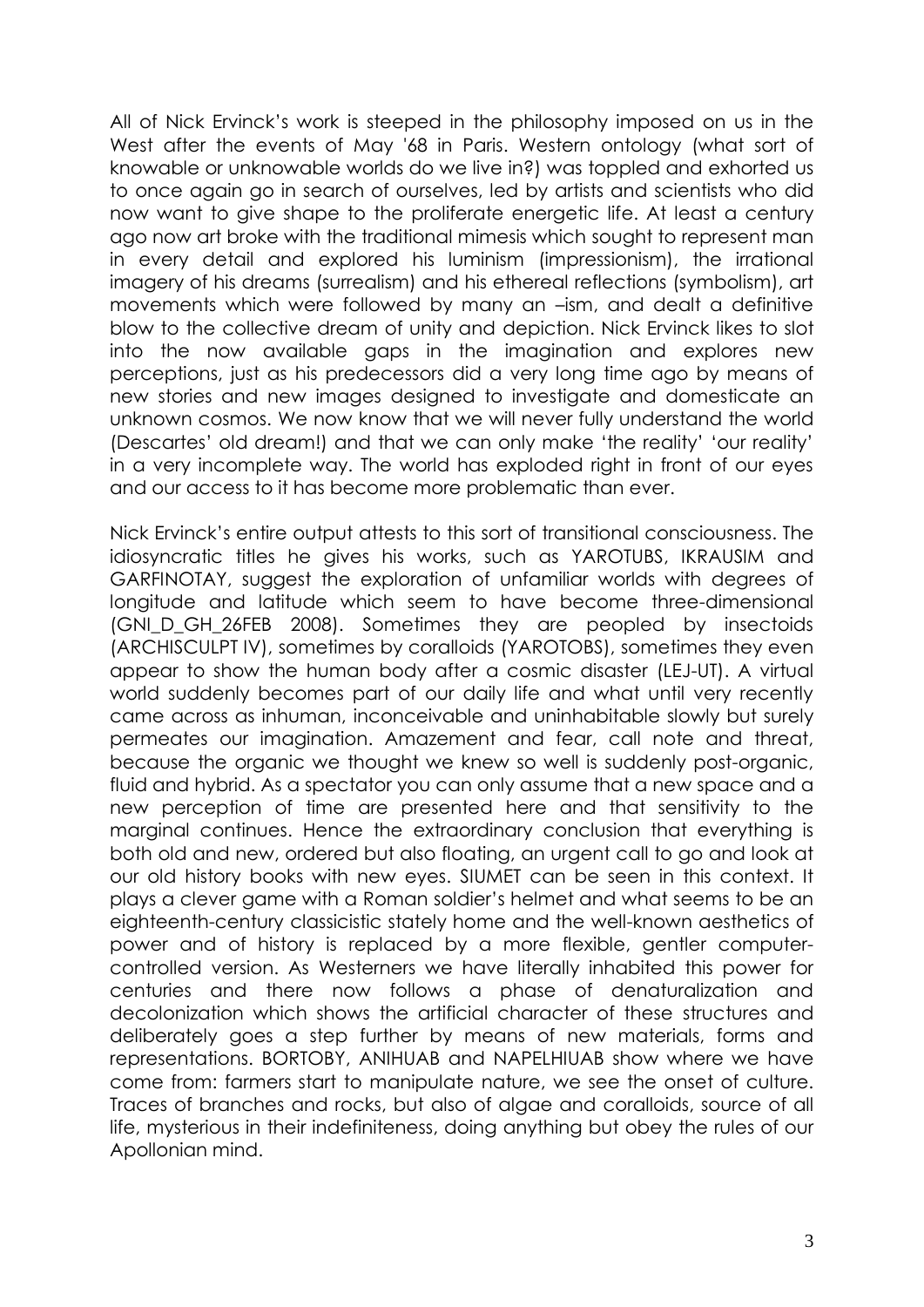SIUTOBS and TRIAFUTOBS can be seen as extensions of the afore-mentioned. Images of an unfolded house containing a huge yellow egg and a series of brick houses floating somewhere in outer space, held together by yellow egglike spaces, called 'blobs' (Binary Large Objects), seem to have stepped straight out of some science fiction adventure or the surrealist imagination of a Magritte. Inside becomes outside. Does the primordial egg of Brancusi or Dali evoke our mysterious origins, or should we situate that completeness (of life and of our cells) somewhere far off in the cosmos? And what should we make of the eternal gatekeepers GARFINOSWODA and NIKEYSWODA, old yellow and blue sphinxes? What is the secret they are guarding? Perhaps the secret that we ourselves are, the secret of our fundamental incompleteness as human beings, of the constant struggle we have body and mind wage? These images separate and unite, combine Yin and Yang, show the gentle embrace but also the thorny hostility. Because they have been given a place in the exhibition space not far from the death cult, they also act as transitional figures guarding the kingdom of the dead, but in their fluidity they can also instantly reawaken new life. Situated between *Eros* and *Thanatos*, our basic instincts which govern the construction and destruction of all that is human, they evoke both primeval fears and primeval desires; at any rate they are no strangers to something fascinatingly primary. The same applies to the SUCHAB sculpture ensconced between the traditional gods, a bright yellow dynamic challenger which once again illustrates the manipulability of gods, another mystery that has preoccupied man for so long. The same basic fluid structure as the yellow Dionysus which now sits enthroned on the Jupiter column, the same skeleton which combines primary human and animal characteristics.

And whereas this god of constant Becoming still symbolizes the transition between male and female, SNIBURTAD and ELBEETAD go a step further. They clearly evoke the female body, divine in its constant fertility, wilder and more ecstatic than Rubens could even dream of. Amidst archaeological relics which call to mind the Roman death cult, this Mother goddess does occupy a very special place. Her body is turned inside out, as a sculpture we see how it is supported internally, as animation we see the breathing and vibrating. So as witnesses of her life force we are again confronted by the incomprehensible *souffle vital* of everything that lives, not as a finished cultural product, but as proliferate, primitive and even monstrous energy. The reality is heterogeneous, intangible, mysterious and Nick Ervinck often shows highly disturbing aspects of it.

This perspective is not exactly humanistic, but perhaps the time has come to call the old humanistic vision of the world into question. Today man knows he is no longer the centre of his own existence, not of the world, nor of his own language. It's language that defines him, it is a collection of images and stories which allocate him a place of Desire and allow him to become a character in his own story. Consequently, this human being should learn to think and feel differently and the artist awaits the task of accompanying him